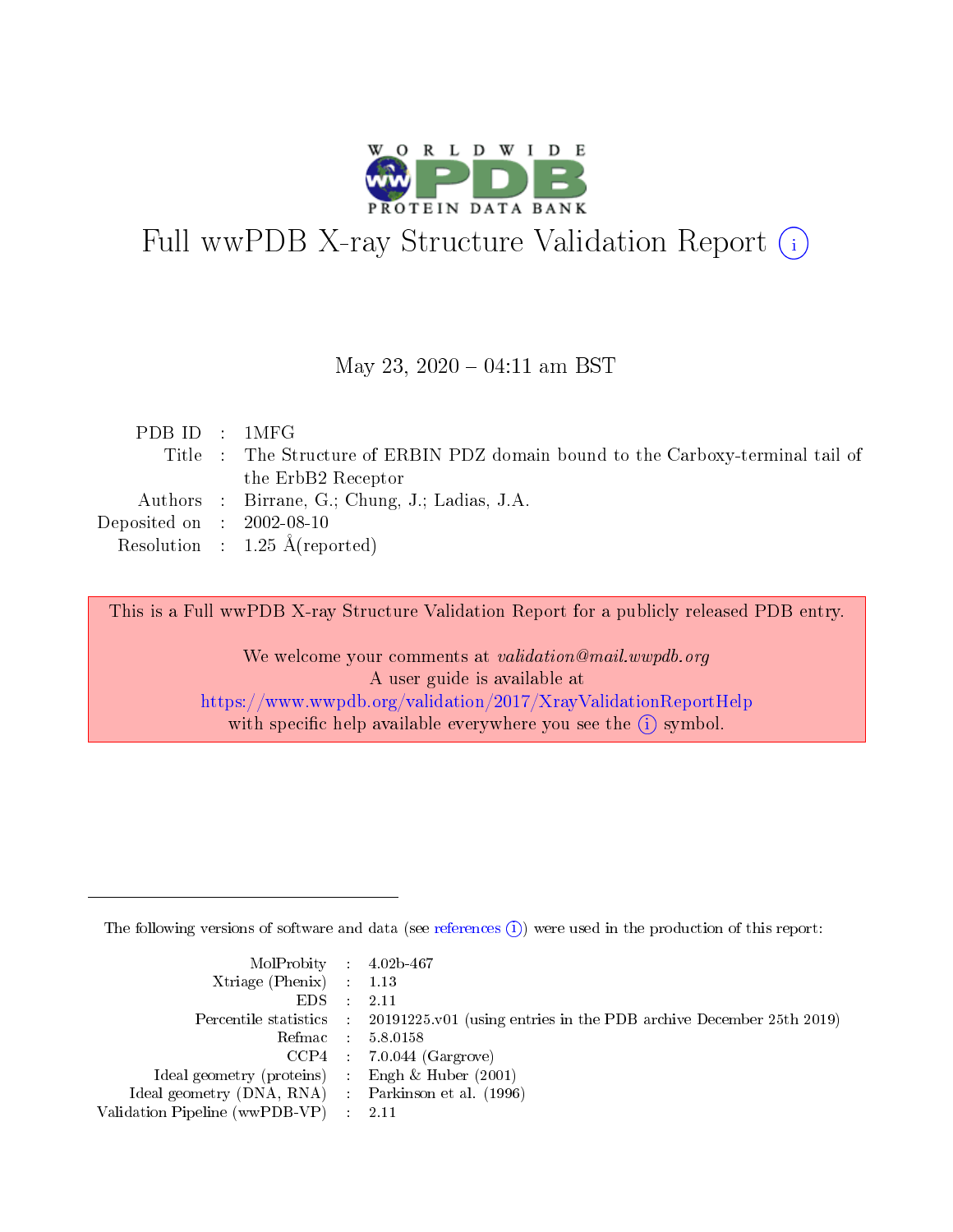## 1 [O](https://www.wwpdb.org/validation/2017/XrayValidationReportHelp#overall_quality)verall quality at a glance  $(i)$

The following experimental techniques were used to determine the structure: X-RAY DIFFRACTION

The reported resolution of this entry is 1.25 Å.

Percentile scores (ranging between 0-100) for global validation metrics of the entry are shown in the following graphic. The table shows the number of entries on which the scores are based.



| Metric                | Whole archive<br>$(\#\text{Entries})$ | Similar resolution<br>$(\#\text{Entries}, \text{resolution range}(\textup{\AA}))$ |
|-----------------------|---------------------------------------|-----------------------------------------------------------------------------------|
| $R_{free}$            | 130704                                | $1023(1.28-1.24)$                                                                 |
| Clashscore            | 141614                                | $1060(1.28-1.24)$                                                                 |
| Ramachandran outliers | 138981                                | $1029(1.28-1.24)$                                                                 |
| Sidechain outliers    | 138945                                | $1028(1.28-1.24)$                                                                 |
| RSRZ outliers         | 127900                                | $1004(1.28-1.24)$                                                                 |

The table below summarises the geometric issues observed across the polymeric chains and their fit to the electron density. The red, orange, yellow and green segments on the lower bar indicate the fraction of residues that contain outliers for  $>=3, 2, 1$  and 0 types of geometric quality criteria respectively. A grey segment represents the fraction of residues that are not modelled. The numeric value for each fraction is indicated below the corresponding segment, with a dot representing fractions  $\epsilon=5\%$  The upper red bar (where present) indicates the fraction of residues that have poor fit to the electron density. The numeric value is given above the bar.

| Mol | $C$ hain $\vert$ Length | Quality of chain |     |  |
|-----|-------------------------|------------------|-----|--|
|     | 95                      | 79%              | 19% |  |
|     |                         | 100%             |     |  |

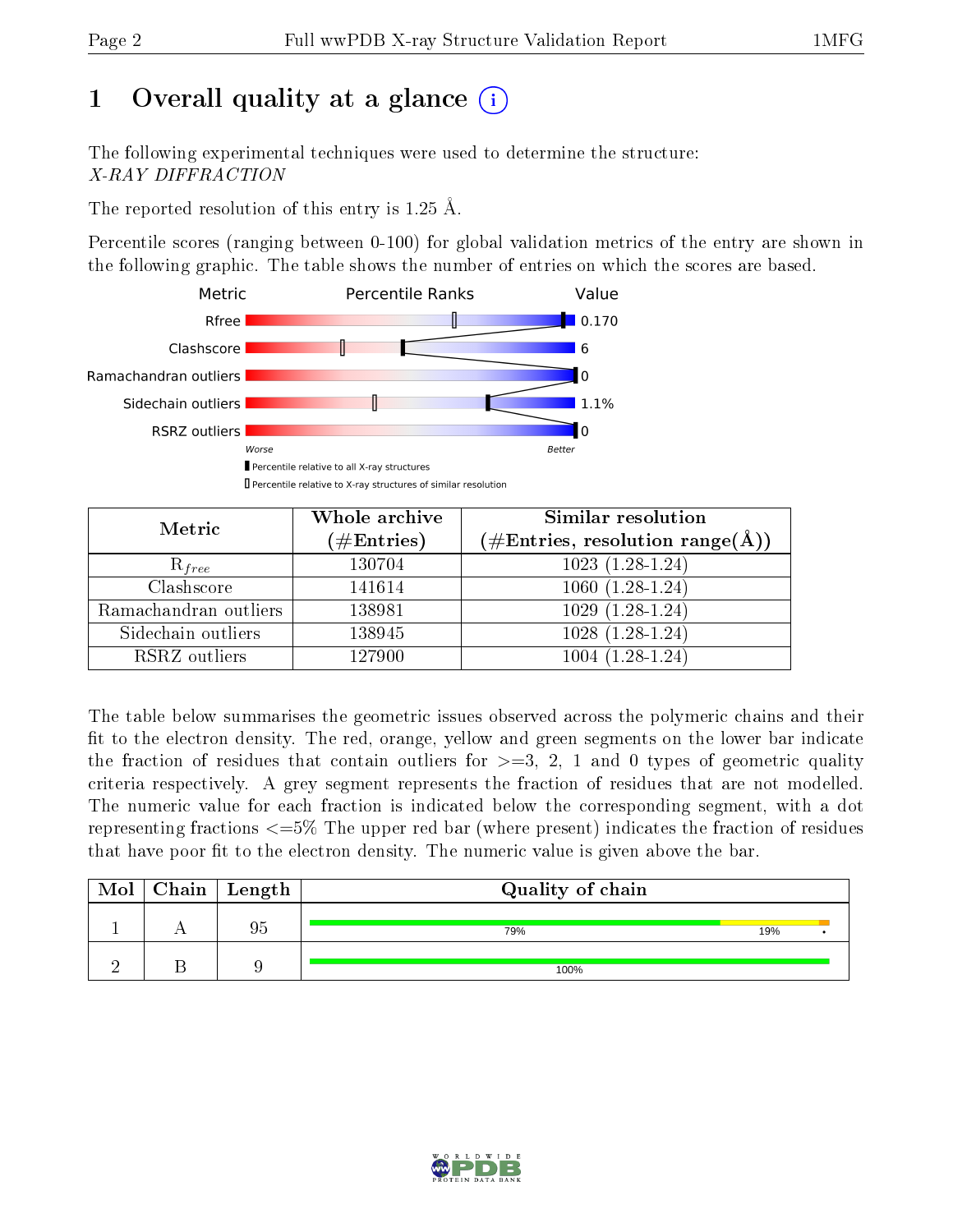# 2 Entry composition (i)

There are 3 unique types of molecules in this entry. The entry contains 958 atoms, of which 0 are hydrogens and 0 are deuteriums.

In the tables below, the ZeroOcc column contains the number of atoms modelled with zero occupancy, the AltConf column contains the number of residues with at least one atom in alternate conformation and the Trace column contains the number of residues modelled with at most 2 atoms.

Molecule 1 is a protein called Erb-B2 INTERACTING PROTEIN.

| Mol | Chain   Residues | $\rm\bf Atoms$    |     |     |  | ZeroOcc   AltConf   Trace |  |  |
|-----|------------------|-------------------|-----|-----|--|---------------------------|--|--|
|     | 95               | l'otal<br>$753\,$ | 473 | 131 |  |                           |  |  |

There are 3 discrepancies between the modelled and reference sequences:

| Chain | Residue | + Modelled + | Actual | Comment                       | <b>Reference</b> |
|-------|---------|--------------|--------|-------------------------------|------------------|
|       | 1277    | GLY          | ALA    | CLONING ARTIFACT   UNP Q96RT1 |                  |
|       | 1278    | SER          | LVS.   | CLONING ARTIFACT   UNP Q96RT1 |                  |
|       | 1279    | MET          | -GL Y  | CLONING ARTIFACT   UNP Q96RT1 |                  |

Molecule 2 is a protein called Erb-B2 carboxyl-terminal fragment.

| Mol | $\alpha$ Chain   Residues $\beta$ | Atoms   |  |  | $\text{ZeroOcc} \mid \text{AltConf} \mid \text{Trace}$ |  |
|-----|-----------------------------------|---------|--|--|--------------------------------------------------------|--|
|     |                                   | Total C |  |  |                                                        |  |

• Molecule 3 is water.

|  | $Mol$   Chain   Residues | Atoms                          | ZeroOcc   AltConf |
|--|--------------------------|--------------------------------|-------------------|
|  | 120                      | $\mathrm{Total}$<br>120<br>120 |                   |
|  |                          | Total O                        |                   |

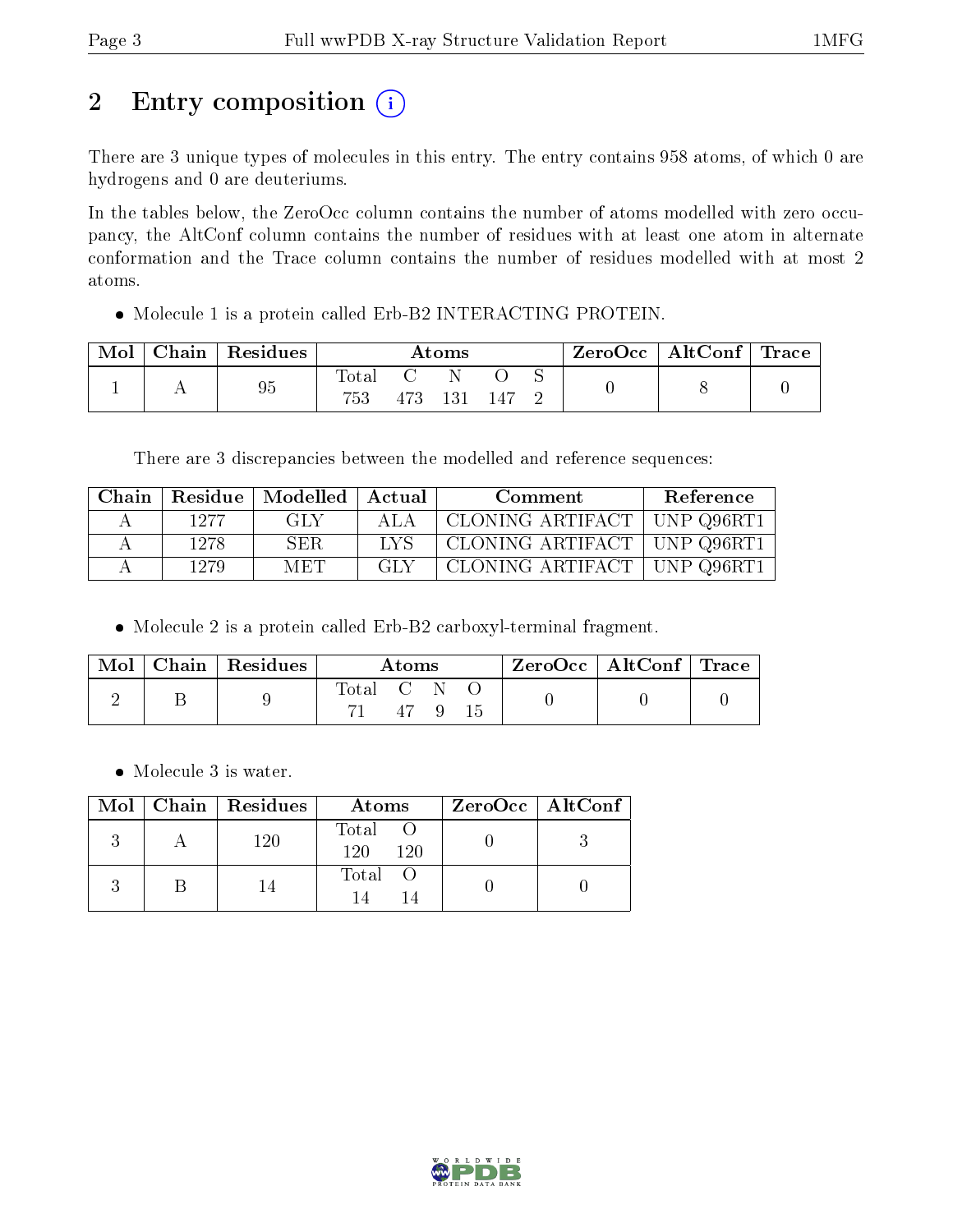## 3 Residue-property plots  $(i)$

These plots are drawn for all protein, RNA and DNA chains in the entry. The first graphic for a chain summarises the proportions of the various outlier classes displayed in the second graphic. The second graphic shows the sequence view annotated by issues in geometry and electron density. Residues are color-coded according to the number of geometric quality criteria for which they contain at least one outlier: green  $= 0$ , yellow  $= 1$ , orange  $= 2$  and red  $= 3$  or more. A red dot above a residue indicates a poor fit to the electron density (RSRZ  $> 2$ ). Stretches of 2 or more consecutive residues without any outlier are shown as a green connector. Residues present in the sample, but not in the model, are shown in grey.

• Molecule 1: Erb-B2 INTERACTING PROTEIN



There are no outlier residues recorded for this chain.

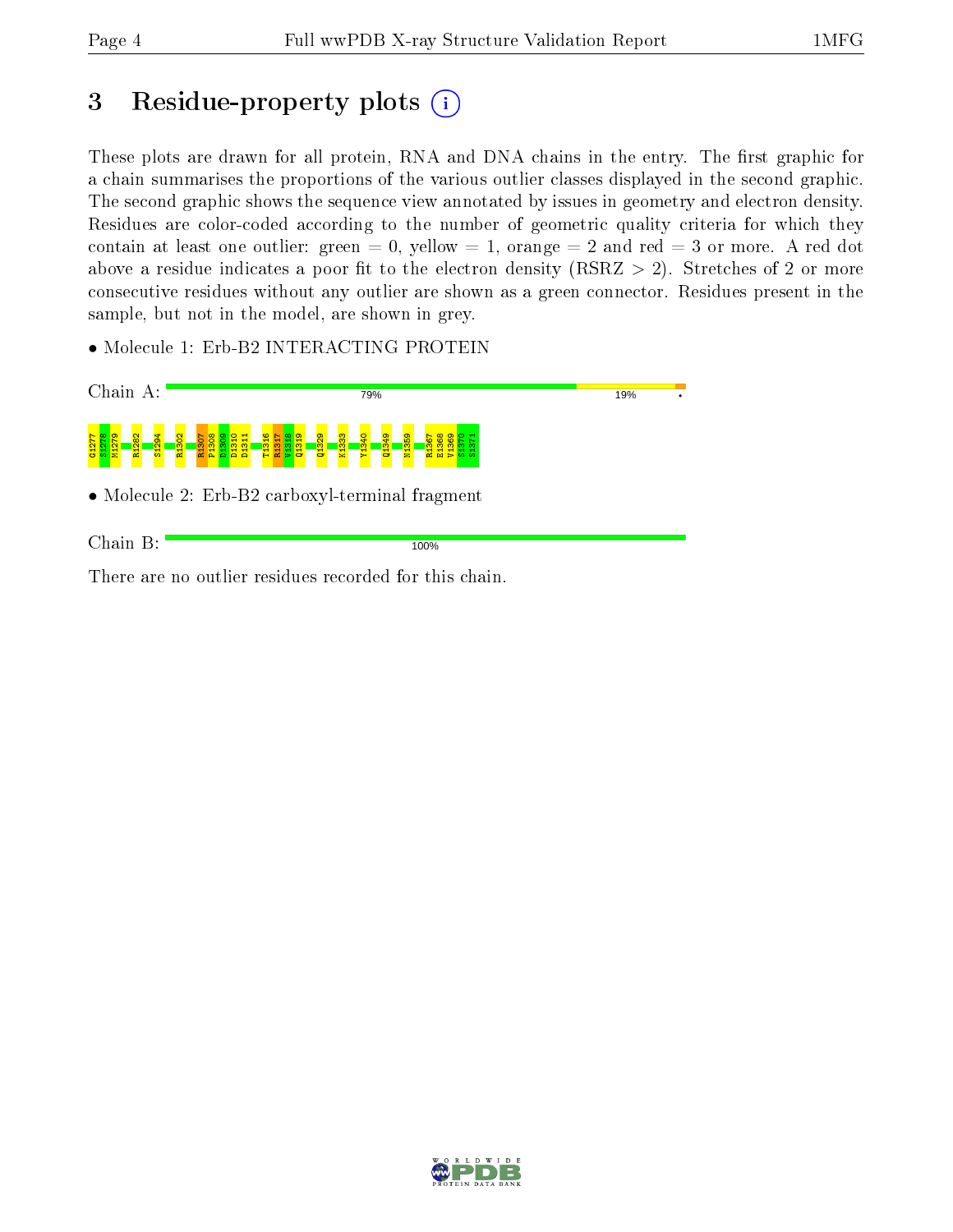## 4 Data and refinement statistics  $(i)$

| Property                                                                | Value                                                    | Source     |
|-------------------------------------------------------------------------|----------------------------------------------------------|------------|
| Space group                                                             | P 1 21 1                                                 | Depositor  |
| Cell constants                                                          | $26.61\text{\AA}$ $57.42\text{\AA}$<br>$30.44\text{\AA}$ |            |
| a, b, c, $\alpha$ , $\beta$ , $\gamma$                                  | $90.00^{\circ}$ $100.59^{\circ}$ $90.00^{\circ}$         | Depositor  |
| Resolution $(A)$                                                        | $-1.25$<br>25.00                                         | Depositor  |
|                                                                         | 23.80<br>$-1.25$                                         | <b>EDS</b> |
| % Data completeness                                                     | $92.7(25.00-1.25)$                                       | Depositor  |
| (in resolution range)                                                   | $97.7(23.80-1.25)$                                       | <b>EDS</b> |
| $R_{merge}$                                                             | (Not available)                                          | Depositor  |
| $\mathrm{R}_{sym}$                                                      | (Not available)                                          | Depositor  |
| $\langle I/\sigma(I) \rangle^{-1}$                                      | $\sqrt{22.64 \text{ (at } 1.25 \text{\AA})}$             | Xtriage    |
| Refinement program                                                      | SHELXL-97                                                | Depositor  |
|                                                                         | $0.128$ , $0.165$                                        | Depositor  |
| $R, R_{free}$                                                           | $0.137$ ,<br>0.170                                       | DCC        |
| $\mathcal{R}_{free}$ test set                                           | 1240 reflections $(5.10\%)$                              | wwPDB-VP   |
| Wilson B-factor $(A^2)$                                                 | $10.2\,$                                                 | Xtriage    |
| Anisotropy                                                              | 0.040                                                    | Xtriage    |
| Bulk solvent $k_{sol}(\mathrm{e}/\mathrm{A}^3),\,B_{sol}(\mathrm{A}^2)$ | $0.34$ , 53.3                                            | <b>EDS</b> |
| L-test for $\mathrm{twinning}^2$                                        | $< L >$ = 0.48, $< L2 >$ = 0.31                          | Xtriage    |
| Estimated twinning fraction                                             | No twinning to report.                                   | Xtriage    |
| $F_o, F_c$ correlation                                                  | 0.97                                                     | <b>EDS</b> |
| Total number of atoms                                                   | 958                                                      | wwPDB-VP   |
| Average B, all atoms $(A^2)$                                            | 17.0                                                     | wwPDB-VP   |

Xtriage's analysis on translational NCS is as follows: The largest off-origin peak in the Patterson function is  $13.31\%$  of the height of the origin peak. No significant pseudotranslation is detected.

<sup>&</sup>lt;sup>2</sup>Theoretical values of  $\langle |L| \rangle$ ,  $\langle L^2 \rangle$  for acentric reflections are 0.5, 0.333 respectively for untwinned datasets, and 0.375, 0.2 for perfectly twinned datasets.



<span id="page-4-1"></span><span id="page-4-0"></span><sup>1</sup> Intensities estimated from amplitudes.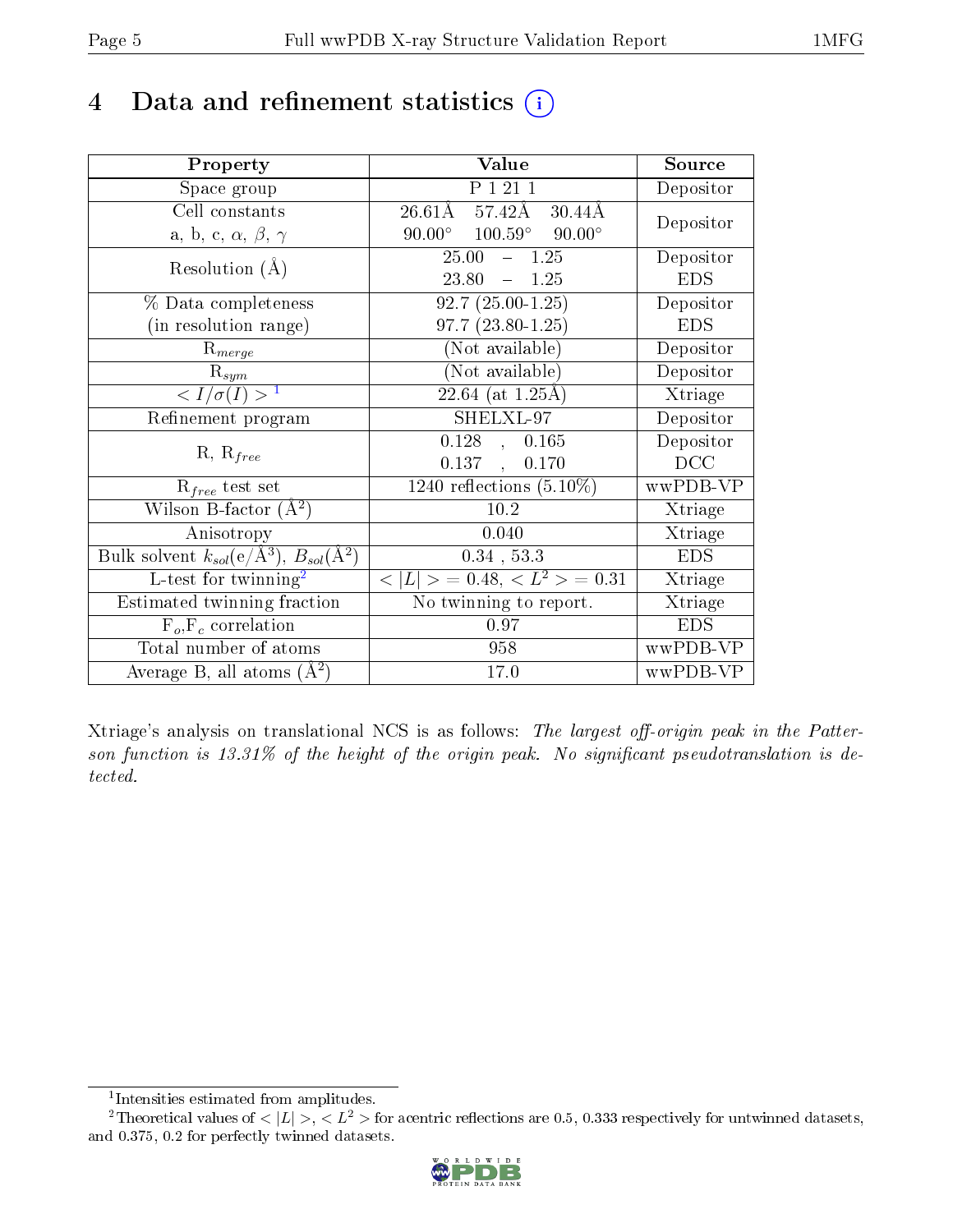## 5 Model quality  $(i)$

## 5.1 Standard geometry  $(i)$

The Z score for a bond length (or angle) is the number of standard deviations the observed value is removed from the expected value. A bond length (or angle) with  $|Z| > 5$  is considered an outlier worth inspection. RMSZ is the root-mean-square of all Z scores of the bond lengths (or angles).

| Mol | Chain |      | Bond lengths       | Bond angles |                     |  |
|-----|-------|------|--------------------|-------------|---------------------|--|
|     |       | RMSZ | # $ Z >5$          | RMSZ        | $\ Z\  > 5$         |  |
|     |       | 0.68 | 0/800              | 1.30        | $11/1077$ $(1.0\%)$ |  |
| റ   | R     | 0.64 | 0/72               | 0.89        |                     |  |
| AH  |       | 0.68 | $0\,\mathrm{/}872$ | 1.27        | $11/1174$ $(0.9\%)$ |  |

There are no bond length outliers.

All (11) bond angle outliers are listed below:

| Mol | Chain | Res  | Type       | Atoms        | Z       | Observed $(^\circ)$ | $Ideal(^o)$ |
|-----|-------|------|------------|--------------|---------|---------------------|-------------|
| 1   | А     | 1317 | $\rm{ARG}$ | $NE$ -CZ-NH1 | 10.11   | 125.36              | 120.30      |
| 1   | А     | 1317 | $\rm{ARG}$ | $NE- CZ-NH2$ | $-8.37$ | 116.12              | 120.30      |
| 1   | А     | 1340 | TYR.       | $CB-CG-CD2$  | $-7.88$ | 116.28              | 121.00      |
| 1   | A     | 1302 | $\rm{ARG}$ | $NE- CZ-NH2$ | $-7.05$ | 116.77              | 120.30      |
| 1   | А     | 1359 | <b>ASN</b> | $O-C-N$      | $-6.41$ | 112.44              | 122.70      |
| 1   | А     | 1307 | $\rm{ARG}$ | NE-CZ-NH1    | 6.38    | 123.49              | 120.30      |
| 1   | А     | 1367 | $\rm{ARG}$ | $NE- CZ-NH2$ | $-5.73$ | 117.44              | 120.30      |
| 1   | А     | 1282 | $\rm{ARG}$ | NE-CZ-NH1    | 5.72    | 123.16              | 120.30      |
|     | А     | 1311 | ASP        | $CB-CG-OD1$  | 5.48    | 123.23              | 118.30      |
|     | А     | 1310 | ASP        | $CA-CB-CG$   | 5.35    | 125.17              | 113.40      |
| 1   | А     | 1307 | ARG        | $CB-CG-CD$   | 5.25    | 125.25              | 111.60      |

There are no chirality outliers.

There are no planarity outliers.

### 5.2 Too-close contacts  $(i)$

In the following table, the Non-H and H(model) columns list the number of non-hydrogen atoms and hydrogen atoms in the chain respectively. The H(added) column lists the number of hydrogen atoms added and optimized by MolProbity. The Clashes column lists the number of clashes within the asymmetric unit, whereas Symm-Clashes lists symmetry related clashes.

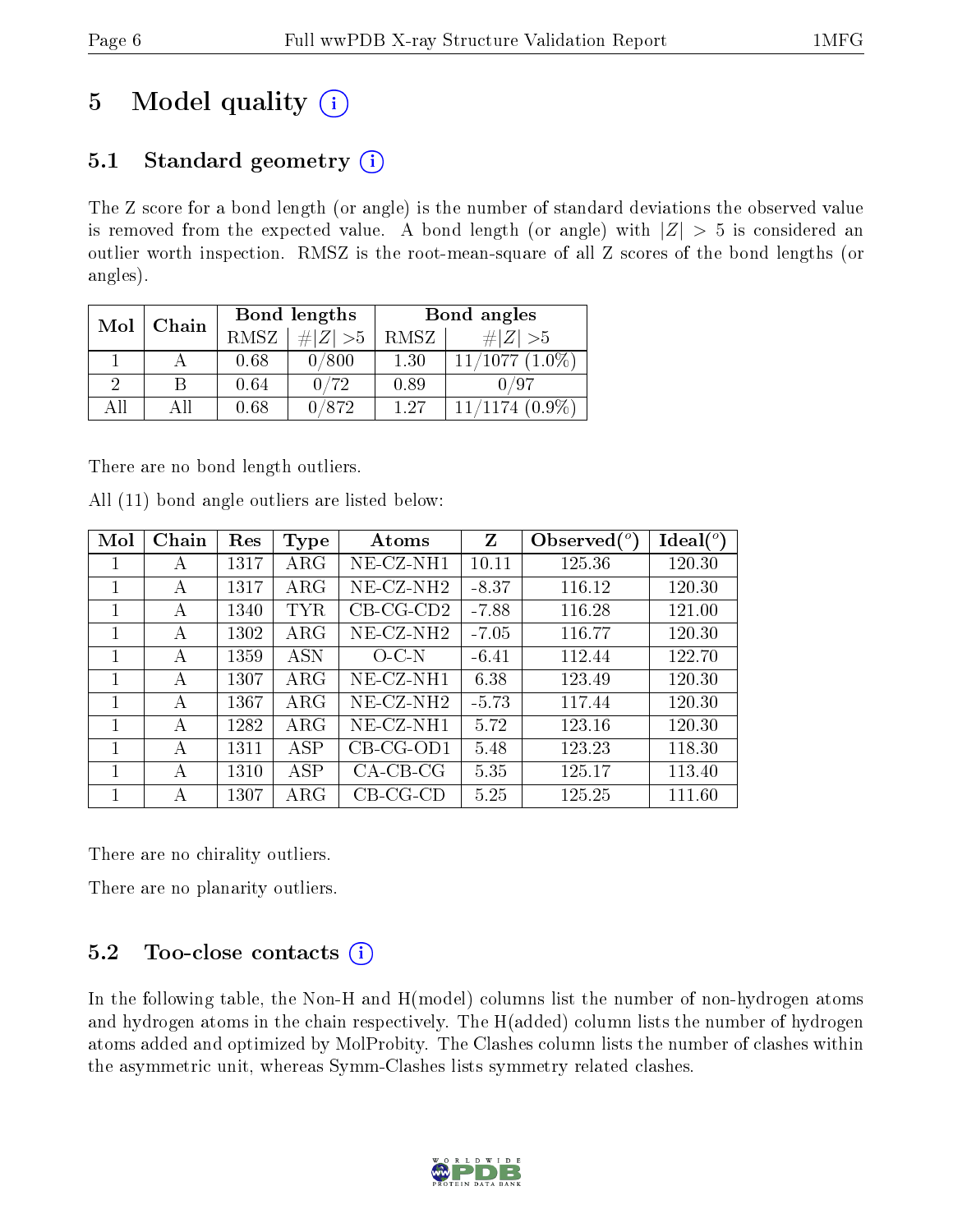|  |      |     | Mol   Chain   Non-H   H(model)   H(added)   Clashes   Symm-Clashes |
|--|------|-----|--------------------------------------------------------------------|
|  | 753  | 743 |                                                                    |
|  |      |     |                                                                    |
|  | l 90 |     |                                                                    |
|  |      |     |                                                                    |
|  |      |     |                                                                    |

The all-atom clashscore is defined as the number of clashes found per 1000 atoms (including hydrogen atoms). The all-atom clashscore for this structure is 6.

All (10) close contacts within the same asymmetric unit are listed below, sorted by their clash magnitude.

| Atom-1                           | Atom-2               | Interatomic<br>distance $(\AA)$ | Clash<br>overlap $(A)$ |
|----------------------------------|----------------------|---------------------------------|------------------------|
| $1:A:1349[B]\overline{GLN:HG3}$  | 3:A:83:HOH:O         | 1.94                            | 0.66                   |
| 1:A:1329:GLN:HG3                 | 3:A:42:HOH:O         | 2.01                            | 0.60                   |
| 1:A:1308:PRO:HB3                 | 3:A:120:HOH:O        | 2.13                            | 0.49                   |
| 1:A:1307:ARG:HH21                | 1: A: 1368: GLU: CD  | 2.17                            | 0.48                   |
| 1: A: 1319: GLN: HG2             | 3:A:80:HOH:O         | 2.12                            | 0.48                   |
| 1: A: 1277: GLY: O               | 1:A:1369:VAL:HG22    | 2.17                            | 0.45                   |
| 1: A: 1333: LYS: NZ              | 3:A:126:HOH:O        | 2.49                            | 0.45                   |
| 1:A:1294[B]:SER:OG               | 1: A: 1316: THR: OG1 | 2.30                            | 0.44                   |
| 1:A:1307:ARG:NH1                 | 3:A:51:HOH:O         | 2.51                            | 0.43                   |
| $1:A:1279[B]:M\overline{ET:HG2}$ | 1:A:1369:VAL:CG1     | 2.52                            | 0.40                   |

There are no symmetry-related clashes.

### 5.3 Torsion angles (i)

#### 5.3.1 Protein backbone (i)

In the following table, the Percentiles column shows the percent Ramachandran outliers of the chain as a percentile score with respect to all X-ray entries followed by that with respect to entries of similar resolution.

The Analysed column shows the number of residues for which the backbone conformation was analysed, and the total number of residues.

| Mol | Chain | Analysed         | Favoured   | Allowed   Outliers | $\mid$ Percentiles              |  |
|-----|-------|------------------|------------|--------------------|---------------------------------|--|
|     |       | $101/95(106\%)$  | 98 (97%)   | $3(3\%)$           | $100$   $100$                   |  |
|     |       | $7/9$ (78\%)     | $7(100\%)$ |                    | 100                             |  |
| All | Аll   | $108/104(104\%)$ | 105(97%)   | $3(3\%)$           | $\mid$ 100 $\mid$ $\mid$<br>100 |  |

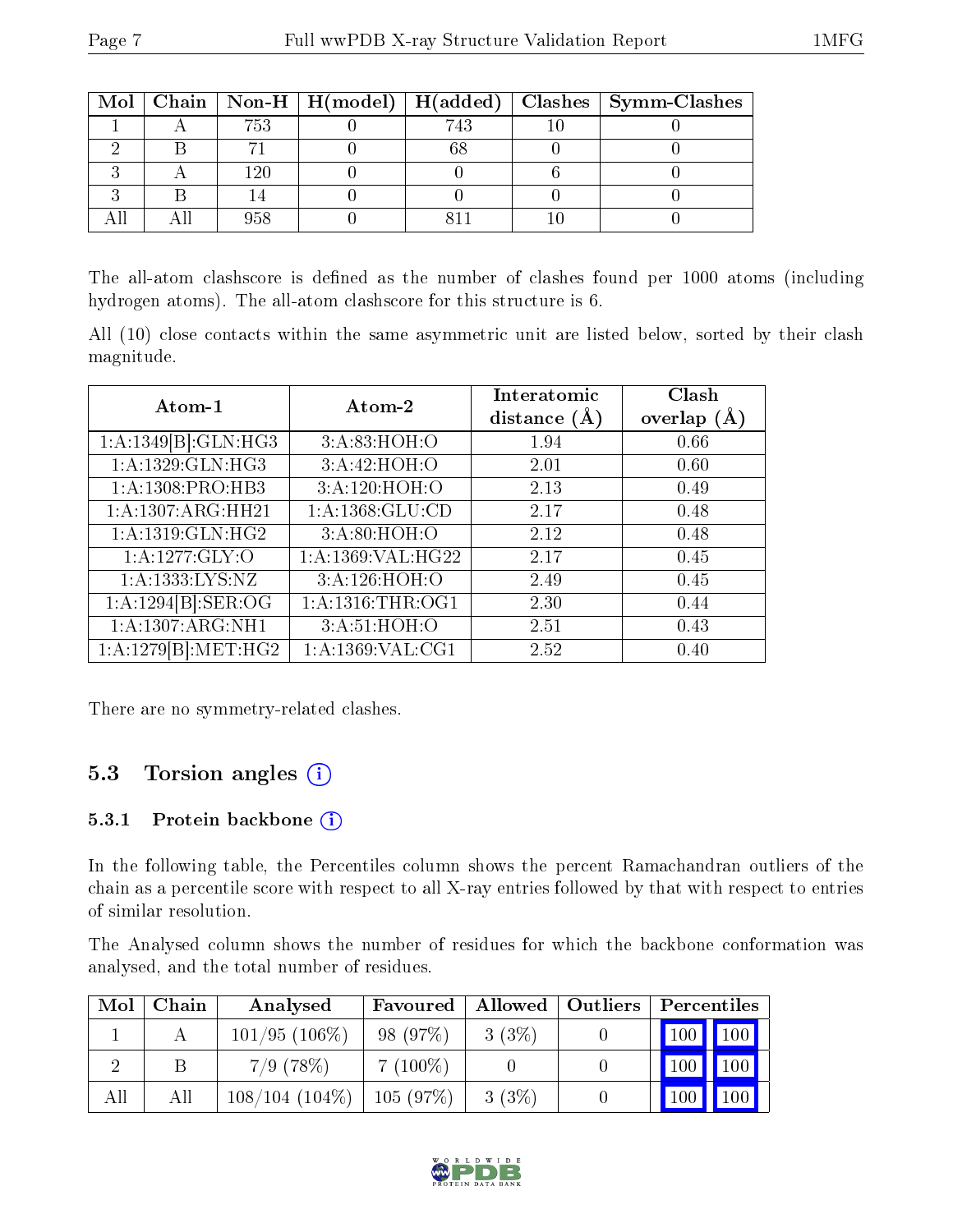There are no Ramachandran outliers to report.

#### 5.3.2 Protein sidechains  $(i)$

In the following table, the Percentiles column shows the percent sidechain outliers of the chain as a percentile score with respect to all X-ray entries followed by that with respect to entries of similar resolution.

The Analysed column shows the number of residues for which the sidechain conformation was analysed, and the total number of residues.

| Mol | Chain | Analysed        | Rotameric  | Outliers | Percentiles |  |
|-----|-------|-----------------|------------|----------|-------------|--|
|     |       | $88/80(110\%)$  | 87 (99%)   | $1(1\%)$ | 73<br>39    |  |
|     |       | $8/8$ (100%)    | $8(100\%)$ |          | 100<br>100  |  |
| All | All   | $96/88$ (109\%) | $95(99\%)$ | $1(1\%)$ | 73<br>42    |  |

All (1) residues with a non-rotameric sidechain are listed below:

| Mol | Chain | ${\mathop{\mathrm{Res}}\nolimits}$ | 'Type |
|-----|-------|------------------------------------|-------|
|     |       | 1317                               |       |

Some sidechains can be flipped to improve hydrogen bonding and reduce clashes. There are no such sidechains identified.

#### 5.3.3 RNA (i)

There are no RNA molecules in this entry.

#### 5.4 Non-standard residues in protein, DNA, RNA chains (i)

There are no non-standard protein/DNA/RNA residues in this entry.

#### 5.5 Carbohydrates  $(i)$

There are no carbohydrates in this entry.

#### 5.6 Ligand geometry  $(i)$

There are no ligands in this entry.

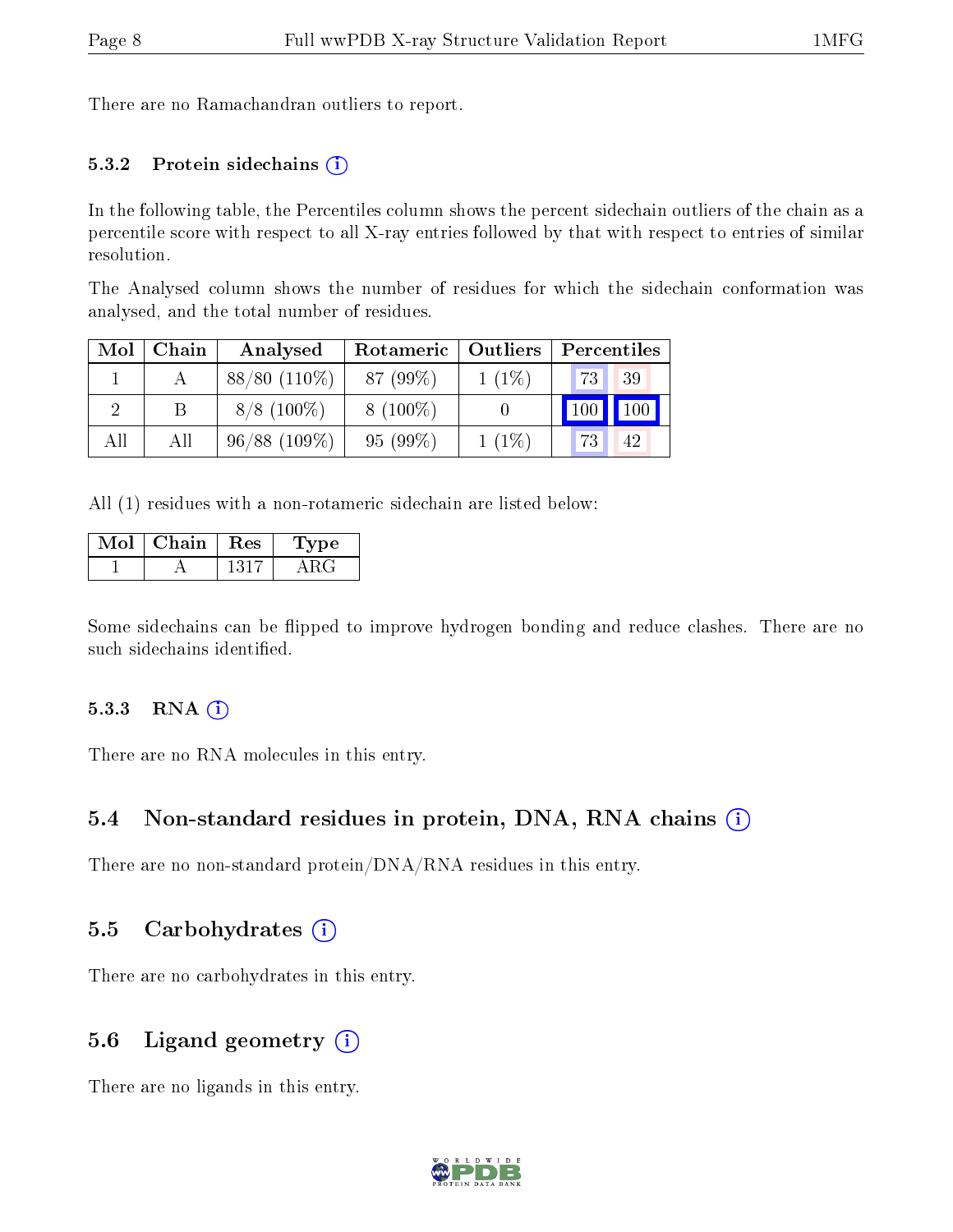## 5.7 [O](https://www.wwpdb.org/validation/2017/XrayValidationReportHelp#nonstandard_residues_and_ligands)ther polymers (i)

There are no such residues in this entry.

## 5.8 Polymer linkage issues (i)

There are no chain breaks in this entry.